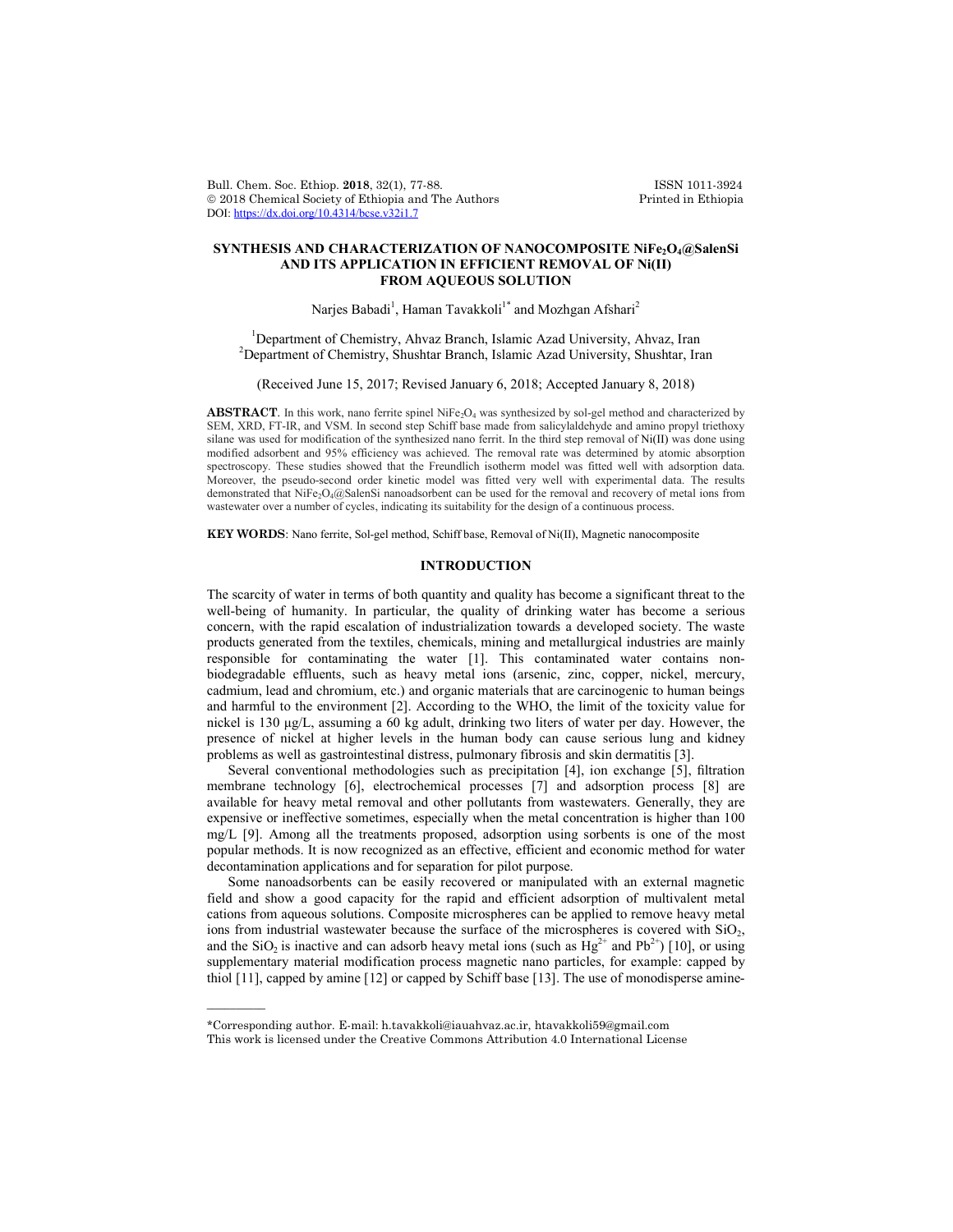Narjes Babadi *et al.*

terminated Fe<sub>3</sub>O<sub>4</sub>@SiO<sub>2</sub>–NH<sub>2</sub> for the removal of metal ions was recently reported. These amineterminated core-shell magnetic nanoparticles show effective removal of  $Pb^{2+}$  [14] and removal heavy metals hybrid composite such as:  $Fe<sub>3</sub>O<sub>4</sub>$ -SiO<sub>2</sub>-poly(1,2-diaminobenzene) [15], amine- $Fe<sub>3</sub>O<sub>4</sub>@SiO<sub>2</sub>(\hat{q})$ meso-SiO<sub>2</sub> [16] and EDTA-γ-Fe<sub>3</sub>O<sub>4</sub> $(\hat{q})$ SiO<sub>2</sub>/Thiol-γ-Fe<sub>3</sub>O<sub>4</sub> $(\hat{q})$ SiO<sub>2</sub> [17]. The effective removal of heavy metal ions from an aqueous solution using modified magnetic nanoparticles by polymer [18] for example polypyrrole [19] has been developed by the covalent binding of poly(acrylic acid) on the surface of  $Fe<sub>3</sub>O<sub>4</sub>$  nanoparticles followed by sulfonation using sulfanilic acid via carbodiimide activation [20] capped by EDA polymers [21]. Aminefunctionalized magnetite chitosan nanocomposites as a recyclable tool was used for the removal of heavy metals (amine-Fe<sub>3</sub>O<sub>4</sub>@SiO<sub>2</sub>) [22], magnetic nanoparticles surface modification using acids such as humic acid (humic acid-Fe<sub>3</sub>O<sub>4</sub>) [11] and ascorbic acid (ascorbic acid-Fe<sub>3</sub>O<sub>4</sub>) [23]. Also to remove heavy metals by magnetic nanoparticles surface modification using some chemicals such as DMSA (DMSA-Fe<sub>3</sub>O<sub>4</sub>) [24]. There is recent research from composite to remove heavy metal ions from aqueous solutions used. The optimum conditions for this research pH 6, 24 h as well as the reaction efficiency100% ( $Cu^{2+}$ , Pb<sup>2+</sup>, Hg<sup>2+</sup>, As<sup>3+</sup>), 40% ( $Co^{2+}$ ), 22%  $(Cd^{2+})$  and 25%  $(Ni^{2+})$  [25, 26].

In this work, nano ferrite spinel NiFe<sub>2</sub>O<sub>4</sub> was synthesized. In second step Schiff base made from salicylaldehyde and amino propyl triethoxysilane was used for modification of synthesized nano ferrit, also the characterization of such new phases and their capabilities toward Ni(II) removal were done, respectively. Therefore, in the batch system the effects of pH, adsorbent dosage, initial concentration and contact time on the adsorption capacity were investigated.

### **EXPERIMENTAL**

#### *Reagents*

 $Ni(NO<sub>3</sub>)<sub>2</sub>6H<sub>2</sub>O$  (99.99% purity) and  $Fe(NO<sub>3</sub>)<sub>3</sub>·9H<sub>2</sub>O$  (99.99% purity) were obtained from Merck, Germany; citric acid (CA) (99.5% purity) was purchased from Aldrich, USA. NaOH (99.99% purity), HCl (37.00% purity), CH<sub>3</sub>OH (99.99% purity), C<sub>2</sub>H<sub>5</sub>OH (99.99% purity), salicylaldehyde  $(C_7O_2H_7)$ , 3-amino propyl triethoxysilane  $(C_6H_6O_3NH_2Si)$  were provided by Merck. All the reagents were of analytical grade and thus used as received. Also deionized water was used throughout the experiments.

### *Preparation of NiFe2O4*

The nickel ferrite was synthesized by sol-gel method. First the aqueous solution of metal nitrate with nominal atomic ratios  $Fe:N = 2:1$  was mixed together in deionized water. Citric acid (CA) was proportionally added to the metal ion solution to gain the same amounts of equivalents. The solution was concentrated by evaporation at approximately 50 °C with simultaneous stirring for 1 h to convert it to stable (Fe, Ni)/CA complex. The solution was heated (while being stirred) at approximately 75 °C to remove excess water. Then the dry gel was obtained by letting the sol into an oven heating it slowly up to  $110\text{ °C}$  and keeping it for 6 h in a baking oven. The gel pieces were grounded in an agate mortar to form fine powder. Finally  $N_1Fe_2O_4$  nanoferrite was obtained.

#### *Preparation of the Schiff base*

The Schiff base was synthesized according to the literature [27]. A solution of salicylaldehyde  $(4 \text{ mmol})$  in CH<sub>3</sub>CN or CH<sub>3</sub>OH (20 mL) was treated with amino propyl triethoxysilane in a molar ratio of 1:1.5. The reaction mixture was refluxed for four hours. The result was a pale yellow Schiff base that is shown in (Scheme 1).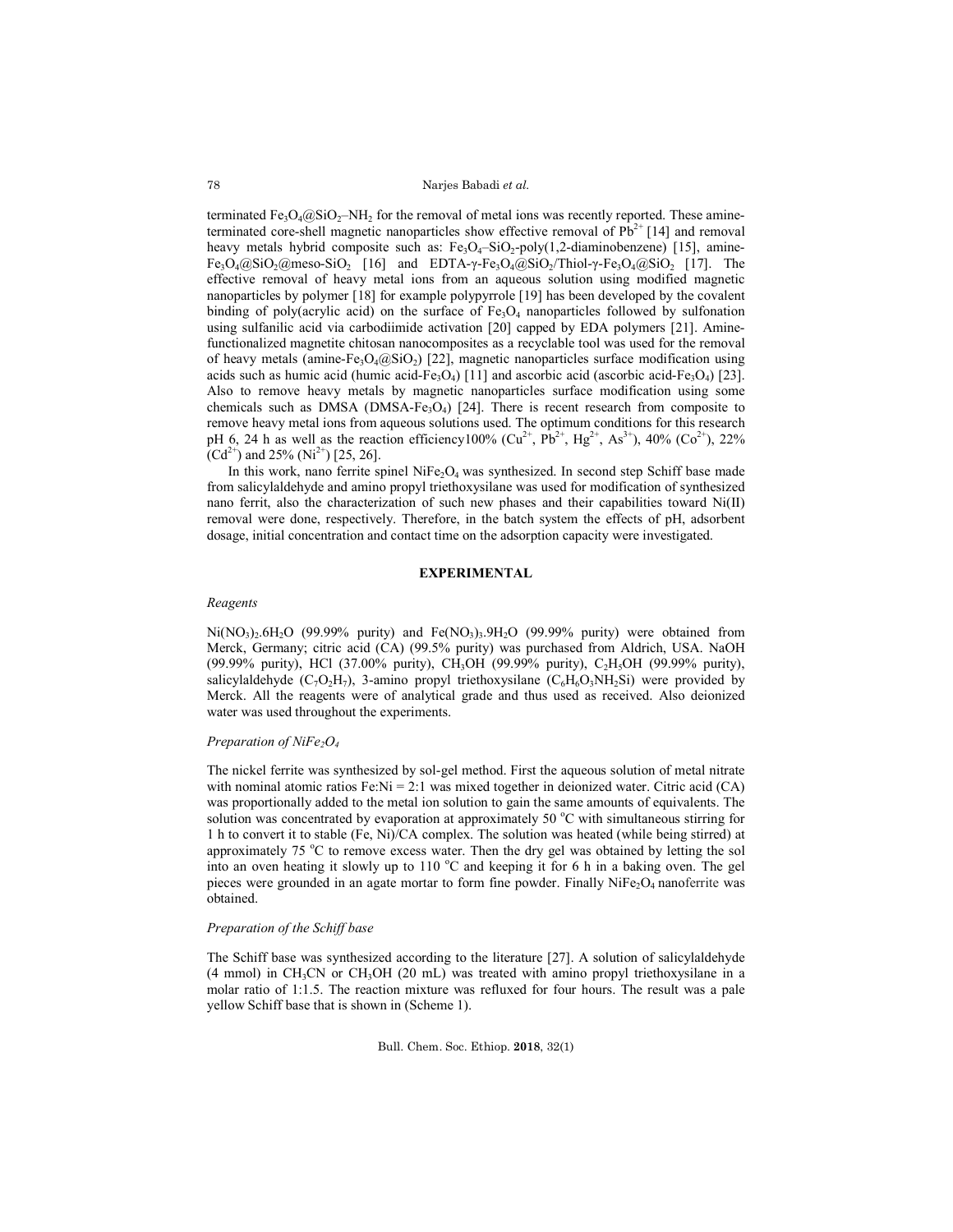

Scheme 1. Preparation process of Schiff base bonding to nickel ferrite.

# *Preparation of nano composites NiFe2O4@SalenSi*

At this stage nickel ferrite (1 mmol) was added to the solution. Then the reaction mixture was refluxed for twenty-four hours. The solid residue was filtered and washed with CH<sub>3</sub>OH (8) drops) and chloroform (3 drops). After that it was laid in the desiccators for a few hours in order to be dried, shown in (Figure 1).



Figure 1. An illustration for NiFe<sub>2</sub>O<sub>4</sub>@SalenSi nanoadsorbents.

#### *Adsorbent characterization*

Several techniques were employed to analyze and validate the synthesized powder. For structural investigation of calcinated powder at 700  $^{\circ}$ C, powder X-ray diffraction (XRD) measurements were carried out in the region of ( $2\theta = 20$  to  $70^{\circ}$ ) using CuK<sub>a</sub> radiation on a Rigaku D/MAX RB XRD diffract meter equipped with a curved graphite monochromator. To study the surface morphology scanning electron microscopy (SEM) images were carried out. The complex polymeric gel and derived powders have been also analyzed by Fourier transform infrared spectroscopy (FTIR) on Perkin Elmer BX II FTIR spectrometer. The magnetic properties (M-H curve) were evaluated on a BHV-55 vibrating sample magnetometer (VSM). This analysis was measured at room temperature using the magnetic field 1000 Oe to -1000 Oe. Finally with the help of atomic absorption spectroscopy AAS final concentration of nickel ions was achieved.

# *Ni(II) removal experiments*

A prepared solution of Ni(II) was distributed into different flasks (1 L capacity) and pH was adjusted with the help of the pH meter (HORIBA F 11 E, Japan made). The initial pH value of the soluble metal ion was adjusted to the desired levels, using either HCl (0.5 M) or NaOH (0.5 M). A known mass of NiFe<sub>2</sub>O<sub>4</sub>@SalenSi powder (adsorbent dosage) was then added to 20 mL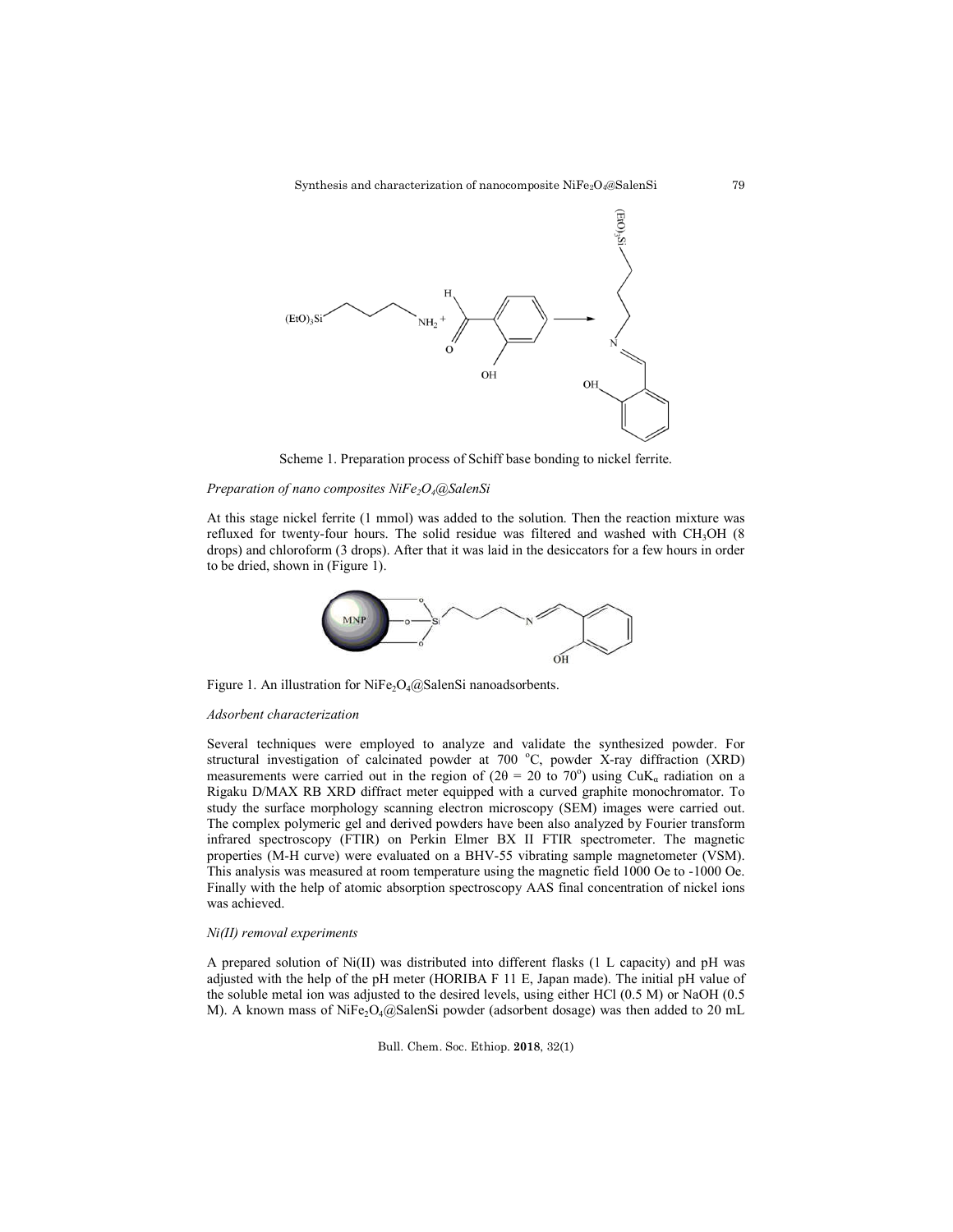### Narjes Babadi *et al.*

of soluble  $[Ni(II)]$ , and the obtained suspension was immediately stirred for a predefined time. All experiments were done at room temperature. The investigated ranges of the experimental variables were as follows: concentrations of pollutants (10-50 mg/L), pH of solution (2-11), adsorbent dosage (0.02, 0.03 and 0.04 g) and mixing time (30-120 min).

Adsorption capacity and removal efficiency were calculated according to the following equations [28]:

Removal rate 
$$
% = \frac{C_o - C(e)}{C_o} \times 100
$$
 (1)

where qe (mg/g) is adsorption capacity; E (%) is removal efficiency; C<sub>0</sub> (mg/L), and C<sub>e</sub> (mg/L) are initial and equilibrated adsorbate concentrations, respectively;

### *Reusability of nanoadsorbents*

To test the reusability of the nanoadsorbents, the NiFe<sub>2</sub>O<sub>4</sub>@SalenSi nanoadsorbents containing  $Ni(II)$  were washed with CH<sub>3</sub>OH. After that NiFe<sub>2</sub>O<sub>4</sub> $@$ SalenSi nanoadsorbents were thoroughly washed with deionized water till. Then, the washed nanoadsorbents were at 150 °C for 15 min and reused for the subsequent adsorption cycle. Five cycles of consecutive adsorption– desorption–regeneration were carried out to validate the reusability of NiFe<sub>2</sub>O<sub>4</sub>@SalenSi nanoadsorbents for the removal and recovery of Ni(II).

# **RESULTS AND DISCUSSION**

#### *X-Ray diffraction*

XRD patterns of the synthesized powder which was calcinated at temperature 700  $^{\circ}$ C for 9 h (heating rate: 3 °C/min) is shown in (Figure 2). XRD results reveal the existence of nano ferrite for sol-gel method. When the precursor was calcinated at 700 °C for 9 hours, several sharp peaks were observed attributed to the nano ferrite  $NiFe<sub>2</sub>O<sub>4</sub>$  by comparison with standard XRD spectra. The diffraction peaks at 20 angels appeared in the order of  $30.27^{\circ}$ ,  $35.75^{\circ}$ ,  $43.33^{\circ}$ ,  $43.56^{\circ}$ , 57.4° and 62.9° can be assigned to scattering from the (2 2 0 ), (3 1 1), (4 0 0), (5 1 1) and  $(4\ 4\ 0)$  planes of the nano ferrite NiFe<sub>2</sub>O<sub>4</sub> type crystal lattice, respectively. XRD data shows NiFe<sub>2</sub>O<sub>4</sub> crystallizes in a hexagonal phase with (a = b = 4.866, c = 12.652) and space group  $R^{-3}$ m (166). The crystallite sizes were calculated using XRD peak broadening of the (311) peak using the Scherer's formula:

$$
D_{hkl} = \frac{0.9 \lambda}{\beta_{hkl} \cos \theta_{hkl}}\tag{2}
$$

where *Dhkl* is the particle size perpendicular to the normal line of (hkl) plane, *βhkl* is the full width at half maximum,  $\theta_{hkl}$  is the Bragg angle of (hkl) peak, and  $\lambda$  is the wavelength of X-ray. The particle size of nanoparticles calcinated at 700 $\degree$ C is about 52.75 nm.

#### *SEM analysis*

Scanning electron microscopy (SEM) of nanoferrite prepared by the sol-gel method and modified by Schiff base is shown in Figure 3 (a, b). (a): This image, exhibit typical morphology for prepared nanopowders (NiFe<sub>2</sub>O<sub>4</sub>) with uniform particles distribution and regular shapes. (b): The micrograph represents formation of agglomerated particles with Schiff base addition. However, appearance of bigger particles on the surface seems to be dominant.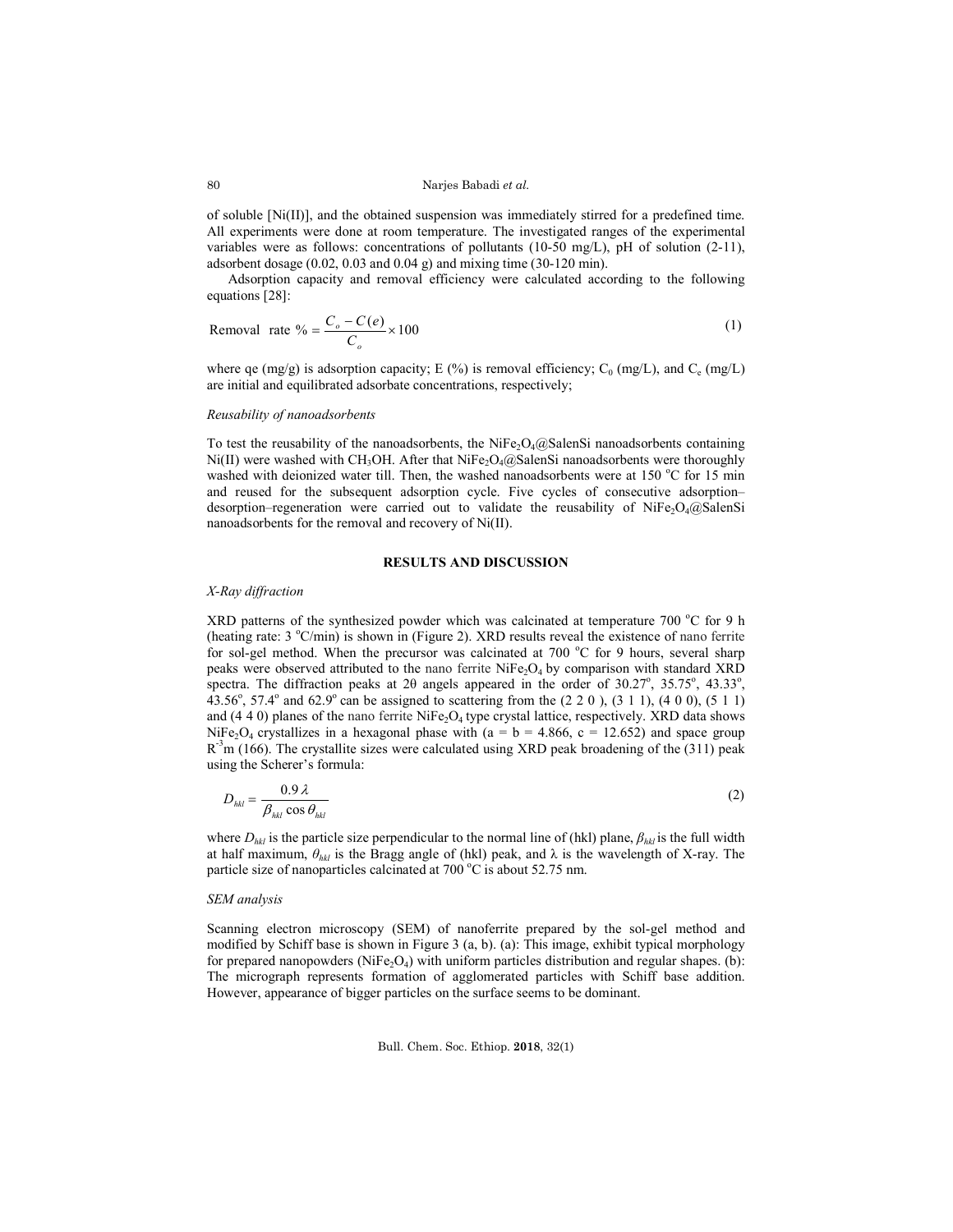

Figure 2. XRD patterns of samples of the NiFe<sub>2</sub>O<sub>4</sub> nanopowder calcinated at 700 °C.



Figure 3. (a) SEM images of the NiFe<sub>2</sub>O<sub>4</sub>nanopowders and (b) SEM images of the NiFe<sub>2</sub>O<sub>4</sub>@SalenSi nanoadsorbents.

### *FT-IR spectroscopy*

The FT-IR spectra of the NiFe<sub>2</sub>O<sub>4</sub> fresh xerogel and calcinated xerogel and NiFe<sub>2</sub>O<sub>4</sub>@SalenSi in the range of  $500-4000$  cm<sup>-1</sup> are shown in Figure 4 (a, b, c). The dried gel of the sample shows the characteristic peaks at about 1778.17, 1643.81 and  $1427.58$  cm<sup>-1</sup>, which correspond to the symmetric and anti-symmetric stretching mode of carboxylate group [29, 30]. The peak around  $1027.55$  cm<sup>-1</sup> is attributed to C-O bond [31]. As seen in (Figure 4), the bands correspond to O-H group, NO<sub>3</sub>, and carboxylate ligand disappears as the gel which was calcinated at  $700^{\circ}$ C. This indicates the possibility of metal carboxylate dissociation and conversion to metal oxides during the calcination process. Also, the observed peak at about  $607.20 \text{ cm}^{-1}$  is due to the stretching internal vibrations of octahedral oxygen in nickel ferrite oxide structure.

In the FT-IR spectrum Schiff base nickel ferrite nanoparticles deposited on the surface, Figure 4 (c), the broad peak in  $1200-1000$  cm<sup>-1</sup> belongs to Si-O-Si stretching vibration. In addition, a peak at  $1652 \text{ cm}^{-1}$  observed is attributed to the stretching vibration of C=N bond.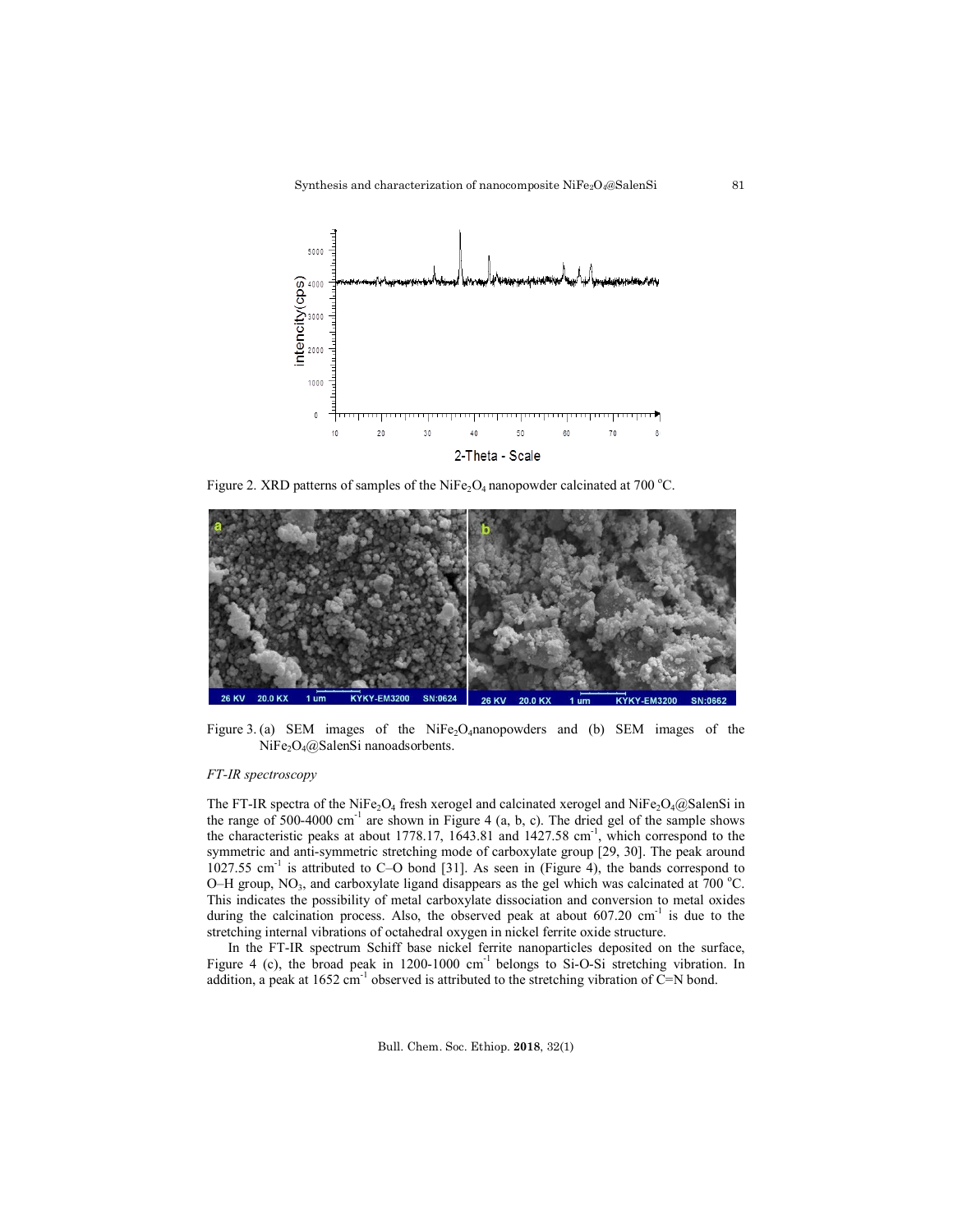

Figure 4. FT-IR spectra of NiFe<sub>2</sub>O<sub>4</sub> nanopowders (a) and the calcinated powders at 700 °C (b), and spectra of NiFe<sub>2</sub>O<sub>4</sub>@SalenSi nano adsorbents (c).

# *Vibrating sample magnetometer (VSM) analyses*

Ferromagnetism properties of the NiFe<sub>2</sub>O<sub>4</sub> at room temperature are shown in Figure 5 (a, b). (a) The saturation magnetization  $(M_s)$  is 9.87 emu/g. The high  $M_s$  and low remnant magnetization  $(M<sub>r</sub> = 43.616$  emu/g) means that NiFe<sub>2</sub>O<sub>4</sub> can be separated easily from solution under an external magnetic field and distribute well in reused cycles, which is favorable for reusing of the adsorbent. (b) Ferromagnetism properties of the NiFe<sub>2</sub>O<sub>4</sub> $@$ SalenSi also include the saturation magnetization (Ms) of 10.42 emu/g. The high M<sub>s</sub> and low remnant magnetization (M<sub>r</sub> = 54.125) emu/g).



*Adsorption study*

*Effect of pH*

The solution pH is an important parameter that affects the adsorption of Ni(II). The effect of the initial solution pH on the metals removal efficiency of Ni(II) by NiFe<sub>2</sub>O<sub>4</sub>@SalenSi nanoparticles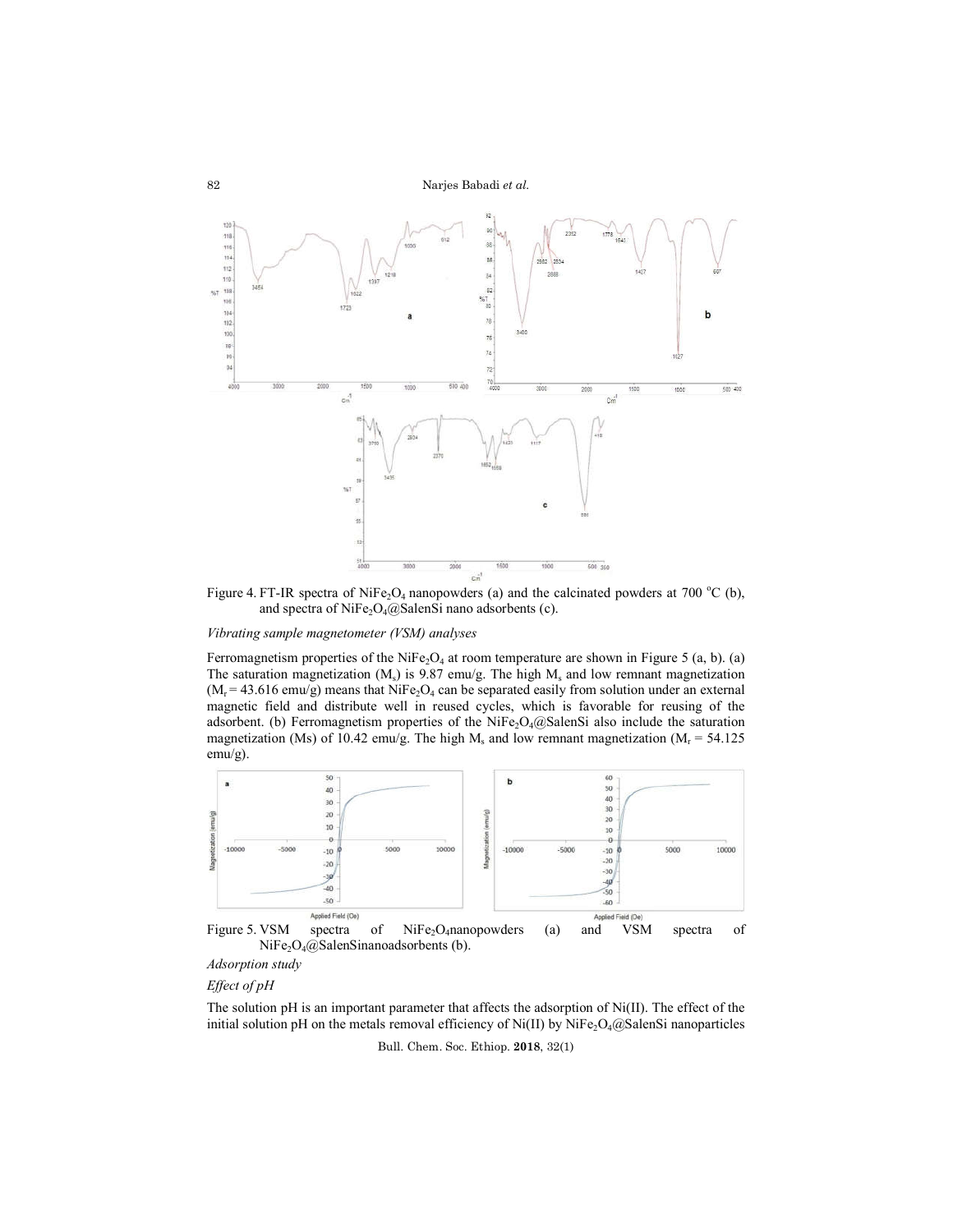was evaluated at different pH values, ranging from 2 to 11, with a stirring time of 45 min. The initial concentrations of Ni(II) and adsorbent dosage were set at 10 mg/L and 15.0 mg/L, respectively. As shown in Figure 6, pH 9 seems to lead to the best result; so this pH was selected to run further experiments.



Figure 6. Effect of pH on Ni(II) adsorption onto NiFe<sub>2</sub>O<sub>4</sub>@SalenSi nanoadsorbents. (Initial Ni(II) concentration 10 mg/L, adsorbent dose 15.0 mg/L, shaking rate: 200 rpm, contact time: 45 min).

### *Effect of contact time and adsorbent dosage*

To further assessing of Ni(II) removal, the effects of contact time and adsorbent concentration on the removal of Ni(II) by NiFe<sub>2</sub>O<sub>4</sub>@SalenSi nanoparticles were examined. Ni(II) concentrations and pH of the solutions were fixed at 10 mg/L and 9 respectively for all batch experiments. Results are shown in. Figure7. As indicated, increasing of contact time in different dosages of adsorbent led to decrease the concentration of Ni(II). This behavior was also observed when the adsorbent dosage increased from 10.0 and 15.0 to 20.0 mg/L. This decreasing in the concentration is due to the adsorption of  $Ni(II)$  on  $NiFe<sub>2</sub>Q<sub>4</sub>(Q)$  and nanoparticles and the greater number of adsorption sites for Ni(II) made available at greater NiFe<sub>2</sub>O<sub>4</sub>@SalenSi dosages. The removal efficiency of Ni(II) at the initial dosage of 15.0 mg/L, and 45 min by keeping constant stirring was attained about 94.6%.



Figure 7. Effect of contact time on the removal of Ni(II) at different initial. (Initial Ni(II) concentrations: 10 mg/L, shaking rate: 200 rpm, initial pH: 9).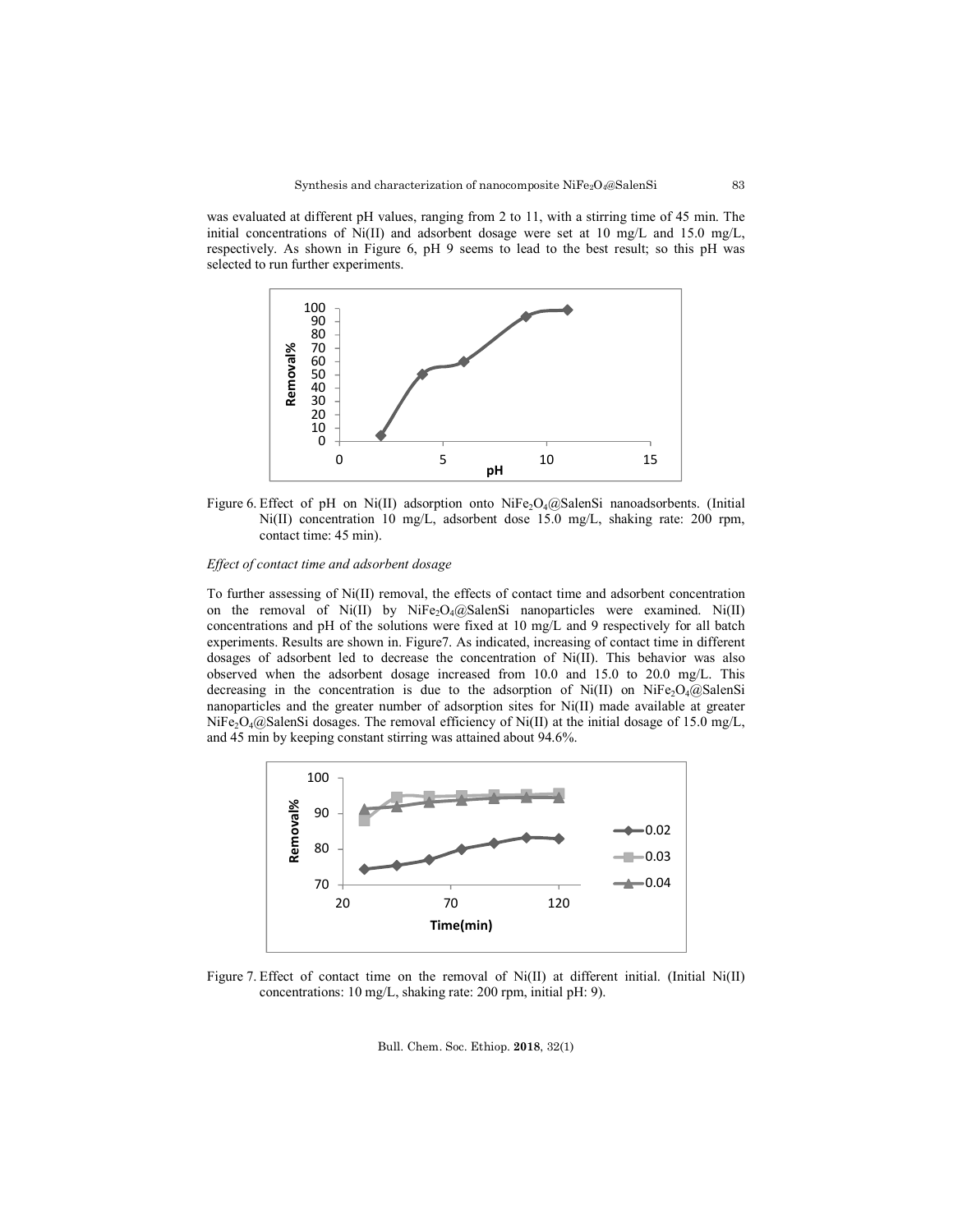

Figure 8. Effect of initial metal ion concentration on removal of  $Ni(II)$ . (Initial pH: 9, adsorbent dose 15.0 mg/L, shaking rate: 200 rpm, contact time: 45 min).

#### *Effect of Ni(II) concentration*

The Ni(II) concentration is another important parameter that can affect the adsorption process. The effect of initial Ni(II) concentration on metal removal efficiency by NiFe<sub>2</sub>O<sub>4</sub>@SalenSi particles was studied by varying the initial Ni(II) concentration from 10 to 50 mg/L at pH 9, a nanoadsorbent dosage of 15.0 mg/L and contact time of 45 min, as shown in Figure 8. Results verify that metal removal of Ni(II) decreases with increasing the initial concentration. Obviously, the percentage removal of  $Ni(II)$  was around 94.6% at a concentration of 10 mg/L.

# *Reusability of nano adsorbent NiFe2O4@SalenSi*

Figure 9 shows the removal efficiency, R  $(\%)$ , of Ni(II), during five cycles of adsorption– desorption–regeneration, from a 20 mL solution of initial Ni(II) concentration 10 mg/Lat pH 9. As can be seen, no significant decrease in the adsorption capacity of  $NiFe<sub>2</sub>O<sub>4</sub>(QSalenSi)$ nanoadsorbent during the five cycles was observed. The results demonstrated that NiFe<sub>2</sub>O<sub>4</sub>@SalenSi nanoadsorbent can be used for the removal and recovery of metal ions from wastewater over a number of cycles, indicating its suitability for the design of a continuous process. It is noteworthy that commercially available adsorbents such as activated carbon are costly, time-consuming and their regeneration is essential. Actually, the regeneration and recovery of spent activated carbons is the most expensive part of the adsorption technology and it accounts for about 75% of the total operating and maintenance costs [32]. However, it seems that this is not the case for the regeneration of spent  $NiFe<sub>2</sub>O<sub>4</sub>(Q)$ SalenSi nanoadsorbents. Therefore, NiFe<sub>2</sub>O<sub>4</sub>@SalenSi nanoadsorbent is a cost-effective alternative with fast adsorption rate and its regeneration is simple and may be not necessary, especially for in situ applications [33].

# *Adsorption kinetic studies*

The kinetic studies describe that the solute uptake rate for choosing optimum operating conditions for designing purposes. In order to investigate the mechanism of adsorption and potential rate controlling steps such as chemical reaction, diffusion control and mass transport process, kinetic models have been used to test experimental data from the adsorption of Ni(II). These kinetic models were analyzed using pseudo-first-order and pseudo-second-order which were respectively presented as follows in Eqs.

$$
\log(q_e - q_t) = \log q_e - \left(\frac{k_1}{2/303}\right)t\tag{3}
$$

$$
\frac{t}{qt} = \frac{1}{K2q_e} + \frac{1}{q_e}t\tag{4}
$$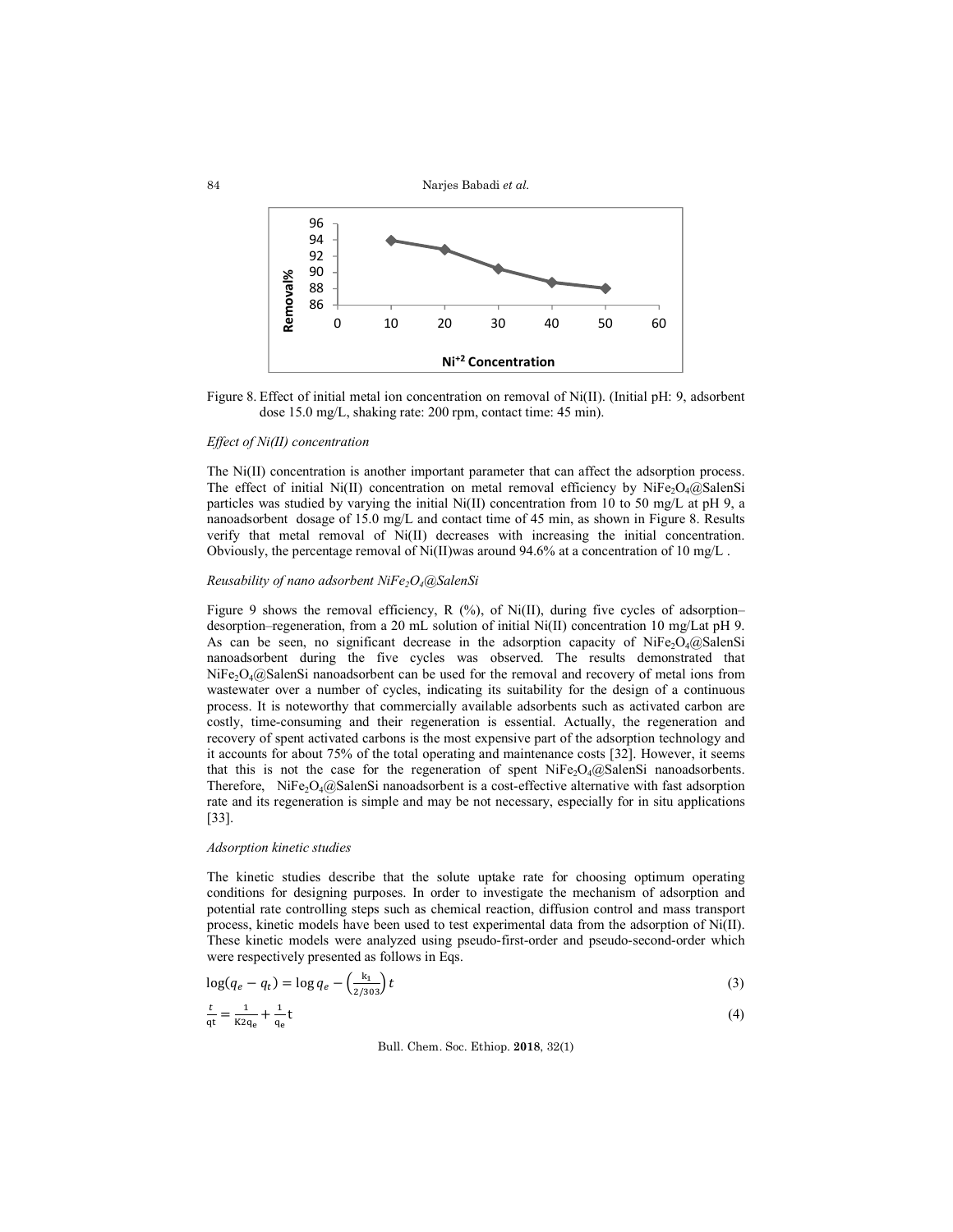where t is the contact time of adsorption experiment (min);  $q_e$  (mg/g) and  $q_t$  (mg/g) are respectively the adsorption capacity at equilibrium and at any time t. The values of the rate constant,  $k_1$  and  $k_2$  are -0.053 and 0.161 ( $\mathbf{M}^{-1}$  min<sup>-1</sup>), respectively.

The adsorption process of Ni(II) can be well fitted by using the pseudo-second order rate. The linear regression coefficient value  $R^2$  (0.999) obtained for pseudo-second-order constant. Kinetics was closer to unity than the  $R^2$  value (0.907) for first-order kinetics. This indicates that the pseudo-second-order kinetic model provided good correlation for the adsorption of Ni(II) ions onto NiFe<sub>2</sub>O<sub>4</sub> $@$ SalenSi.



Figure 9. Reusability of NiFe<sub>2</sub>O<sub>4</sub>@SalenSi nanoadsorbents for adsorption/desorption of Ni(II) concentration 10 mg/L, adsorbent dose 15.0 mg/L, shaking rate: 200 rpm, contact time: 45 min, initial pH: 9). time: 45 min, initial pH: 9).

### *Adsorption isotherm studies*

Adsorption isotherm studies analysis of the equilibrium data is important to develop an equation which accurately represents the results which could be used for designing purposes. The results obtained for adsorption of Ni(II) ions were analyzed by the use of well-known models given by the Langmuir, Freundlich and Temkin isotherm models. For the sorption isotherms, initial metal ion concentration was varied whereas solution pH and amount of adsorbent were held constant.

$$
\frac{C_e}{q_e} = \frac{1}{k_i q_{\text{max}}} + \frac{C_e}{q_{\text{max}}}
$$
\n(5)

 $\log q_e = \log K_F + \frac{1}{n} \log C_e$ (6)

$$
q_e = A + B \ln C_e \tag{7}
$$

where  $C_e$  is the Ni(II) concentration in the solution (mg/L),  $q_e$  is the Ni(II) concentration in the solid adsorbent (mg/g),  $q_m$  is the maximum adsorption capacity (mg/g),  $K_i$  is a constant related to the energy of adsorption  $(L/g)$ ,  $K_F$  and n are constants of the Freundlich equation. The constant  $K_F$  represents the capacity of the adsorbent for the adsorbate and n is related to the adsorption distribution  $(mg^{1-1/n^2} L^{1/n} / g)$ , interactions and B (mg  $\text{L}^{-1}$ ) is another constant related with adsorption heat. The R capacity of the adsorbent for the adsorbate and n is related to the adsorption  $L^{\frac{1}{n}} L^{\frac{1}{n}}(z)$ , A (L/g) is Temkin constant representing adsorbent–adsorbate  $R^2$  values for i(II) concentration in the solution (mg/L),  $q_e$  is the Ni(II) concentration in the  $gg/g$ ),  $q_m$  is the maximum adsorption capacity (mg/g),  $K_i$  is a constant related to orption (L/g),  $K_F$  and n are constants of the Freun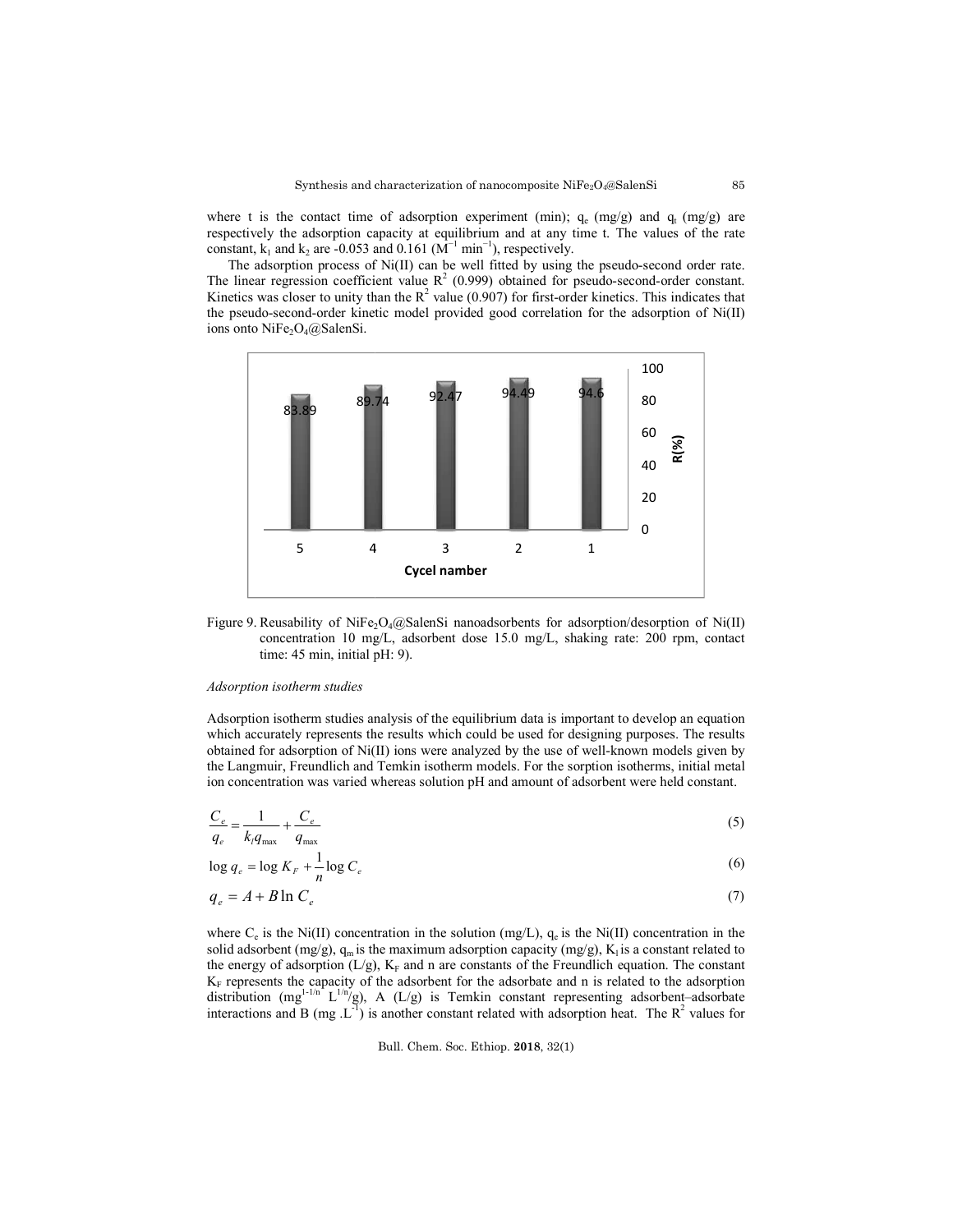the Freundlich model ( $R^2$  = 0.999) are closer to unity than those for the other isotherm models (Langmuir:  $R^2 = 0.958$  and Temkin:  $R^2 = 0.955$ ) for adsorption process onto NiFe<sub>2</sub>O<sub>4</sub>@SalenSi. This indicates that the adsorption of Ni(II) on NiFe<sub>2</sub>O<sub>4</sub>@SalenSi particles is better described by the Freundlich model than the Langmuir and Temkin models and generally it has been found better suited for characterizing monolayer adsorption process onto the homogenous adsorbent surface (Figure 10 (a, b, c)) [34].



Figure 10. Isotherm plots of Ni(II) adsorption onto NiFe<sub>2</sub>O<sub>4</sub>@SalenSi nanoadsorbents. (Initial Ni(II) concentration 10 mg/L, adsorbent dose 15.0 mg/L, shaking rate: 200 rpm, contact time: 45min, initial pH: 9). a: Langmuir isotherm, b: Freundlich isotherm and c: Temkin isotherm.

## **CONCLUSION**

This study showed that  $NiFe<sub>2</sub>O<sub>4</sub>(Q)$ SalenSi nanoadsorbent could be used as an alternate to conventional adsorbents for the removal of metal ions from wastewater in a very short time with high removal efficiency, whereas, single  $NiFe<sub>2</sub>O<sub>4</sub>$  was not be able to removal of metal ions. The removal of Ni(II), as a typical metal ion commonly present in wastewater, by adsorption onto  $NiFe<sub>2</sub>O<sub>4</sub>(a)$ SalenSi nanoadsorbents was successfully accomplished. Adsorption was very rapid and equilibrium was achieved in less than 45 min. Also the adsorption was highly dependent on the initial concentration of Ni(II) and pH. Maximum removal was observed at pH 9. Adsorption increased as the initial concentration of Ni(II). The adsorption isotherms were also determined and were appropriately described by both Langmuir and Freundlich models, with a better fitting to the Freundlich model than the Langmuir model. Therefore, NiFe<sub>2</sub>O<sub>4</sub>@SalenSi nanoadsorbents are recommended as fast, effective and inexpensive adsorbents for rapid removal and recovery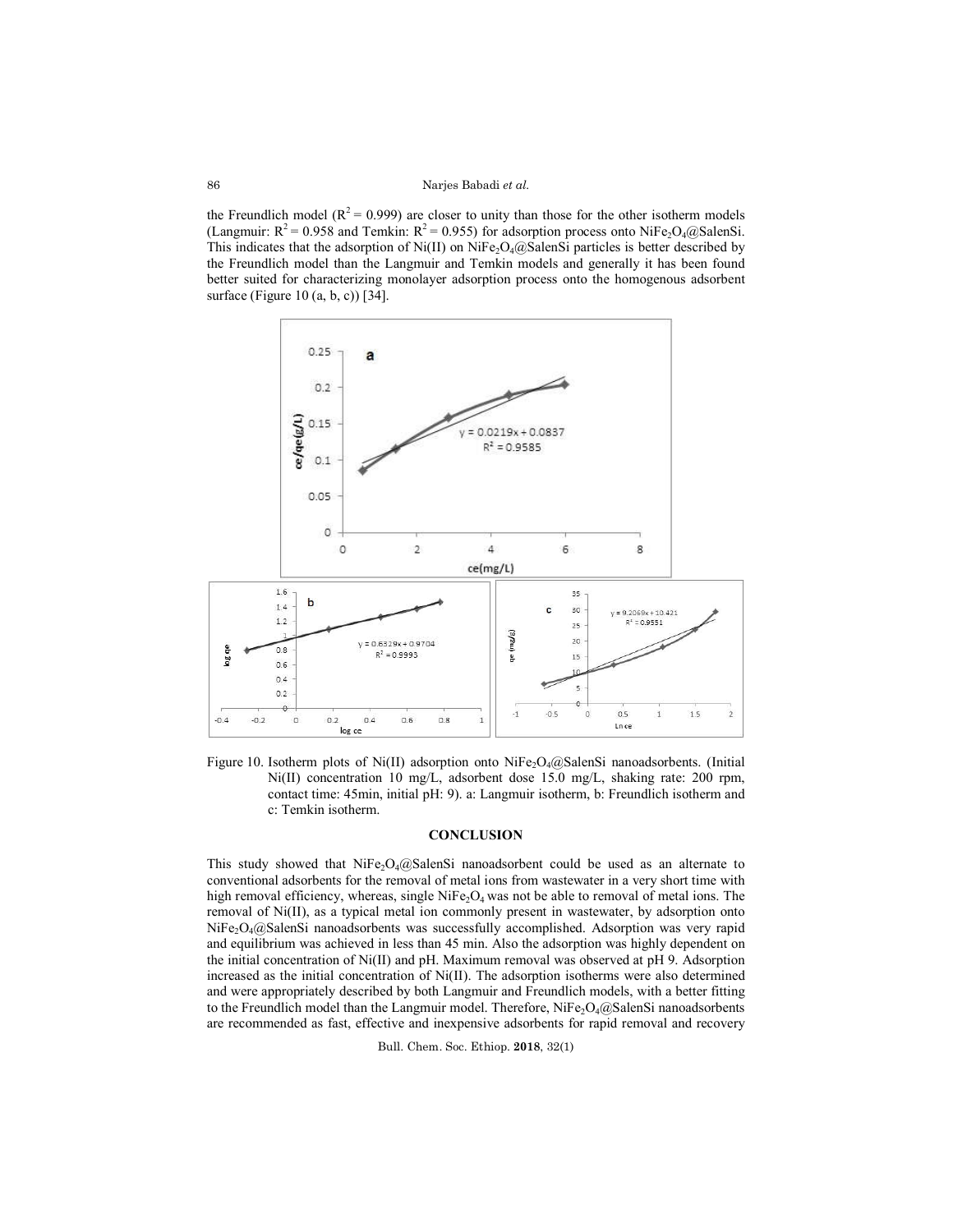of metal ions from wastewater effluents. The pseudo-second-order kinetic model provided good correlation for the adsorption of Ni(II) ions onto NiFe<sub>2</sub>O<sub>4</sub>@SalenSi. The desorption and regeneration studies indicated that nanoadsorbents can be used repeatedly, without impacting the adsorption capacity. Therefore,  $NiFe<sub>2</sub>O<sub>4</sub>(QSalenSi nanoadsorbents are recommended as fast,$ effective and inexpensive adsorbents for rapid removal and recovery of metal ions from wastewater effluents.

# **REFERENCES**

- 1 Gómez-Álvarez, A.; Valenzuela-García, J.L.; Meza-Figueroa, D.; De, M.; O-Villanueva, L.A.; Ramírez-Hernández, J.; Almendariz-Tapia, J.; Pérez-Segura E. Impact of mining activities on sediments in a semi-arid environment: San Pedro River, Sonora, Mexico. *Appl. J. Geochem*. **2011**, 26, 2101-2112.
- 2 Shen, Y.F.; Tang, J.; Nie, Z.H.; Wang, Y.D.; Ren, Y.; Zuo, L. Preparation and application of magnetic Fe3O4 nanoparticles for wastewater purification. *Technol*. **2009**, 68, 312-329.
- 3 Borba, C.E.; Guirardello, R.; Silva, E.A.; Veit, M.T.; Tavares, C.R.G. Removal of nickel(II) ions from aqueous solution by biosorption in a fixed bed column, experimental and theoretical breakthrough curves. *Biochem Eng*. **2006**, 30, 184-191.
- Martins, A.; Mata, T.M.; Gallios, G.P.; Vaclavikova, M.; Stefusova, K. Modeling and simulation of heavy metals removal from drinking water by magnetic zeolite. *Water Treatment Technologies for the Removal of High-Toxicity Pollutants*. *Project* **2010**; No. APVT 51, 017104, 61-84. Available at: https://link.springer.com/book/10.1007/978-90-481- 3497-7.
- 5 Yuan, P.; Liu, D.; Fan, M.; Yang, D.; Zhu, R.; Ge, F.; Zhu, J.X.; He, H. Removal of hexavalent chromium  $[Cr(VI)]$  from aqueous solutions by the diatomite supported/unsupported magnetite nanoparticles. *J. Hazard Mater*. **2010**, 173, 614-621.
- 6 Song, J.; Oh, H.; Kong, H.; Jang, J. Polyrhodanine modified anodic aluminum oxide membrane for heavy metal ions removal. *J. Hazard. Mater*. **2011**, 187, 311-317.
- 7 Karami, H. Heavy metal removal from water by magnetite nanorods. *J. Chem. Eng.* **2013**, 219, 209-216.
- 8 Chiban, M.; Soudani, A.; Sinan, F.; Persin, M. Single, binary and multi-component adsorption of some anions and heavy metals on environmentally friendly *Carpobrotus edulis* plant. *Colloids Surf*. *B* **2011**, B 82, 267-276.
- 9 Miretzky, P.; Saralegui, A.; Cirelli, A.F. Simultaneous heavy metal removal mechanism by dead macrophytes. *Chemosphere* **2006**, 62, 247-254.
- 10 Haibo, Hu.; Zhenghua, W.; Ling, P. Synthesis of monodisperse  $Fe<sub>3</sub>O<sub>4</sub>(Q<sub>3</sub>)$ ilica core–shell microspheres and their application for removal of heavy metal ions from water. *J. Alloy Compd*. **2010**, 492, 656-661.
- 11 Hakami, O.; Zhang Y.; Banks, C.J. Thiol functionalized mesoporous silica-coated magnetite nanoparticles for high efficiency removal and recovery of Hg from water. *Water Res*. **2012**, 46, 3913-3922.
- 12 Zhenxin, Z.; Fengwei, Z.; Qianqian, Z.; Wei, Z.; Baochun, M.; Yong, D. Magnetically separable polyoxometalate catalyst for the oxidation of dibenzothiophene with  $H_2O_2$ . *J. Colloid Interface Sci*. **2011**, 360, 189-194.
- 13 Bagheri, H.; Afkhami, A.; Saber-Tehrani, M.; Khoshsafar, H. Preparation and characterization of magnetic nanocomposite of Schiff base/silica/magnetite as a preconcentration phase for the trace determination of heavy metal ions in water, food and biological samples using atomic absorption spectrometry. *Talanta* **2012**, 97, 87-95.
- 14 Zhang, J.; Zhai, S.; Li, S.; Xiao, Z.; Song, Y.; Ana, Q.; Tian, G. Pb(II) removal of  $Fe<sub>3</sub>O<sub>4</sub>(Q<sub>3</sub>SiO<sub>2</sub>–NH<sub>2</sub>$  core–shell nanomaterials prepared via a controllable sol–gel process. *J. Chem. Eng*. **2013**, 215, 461-471.